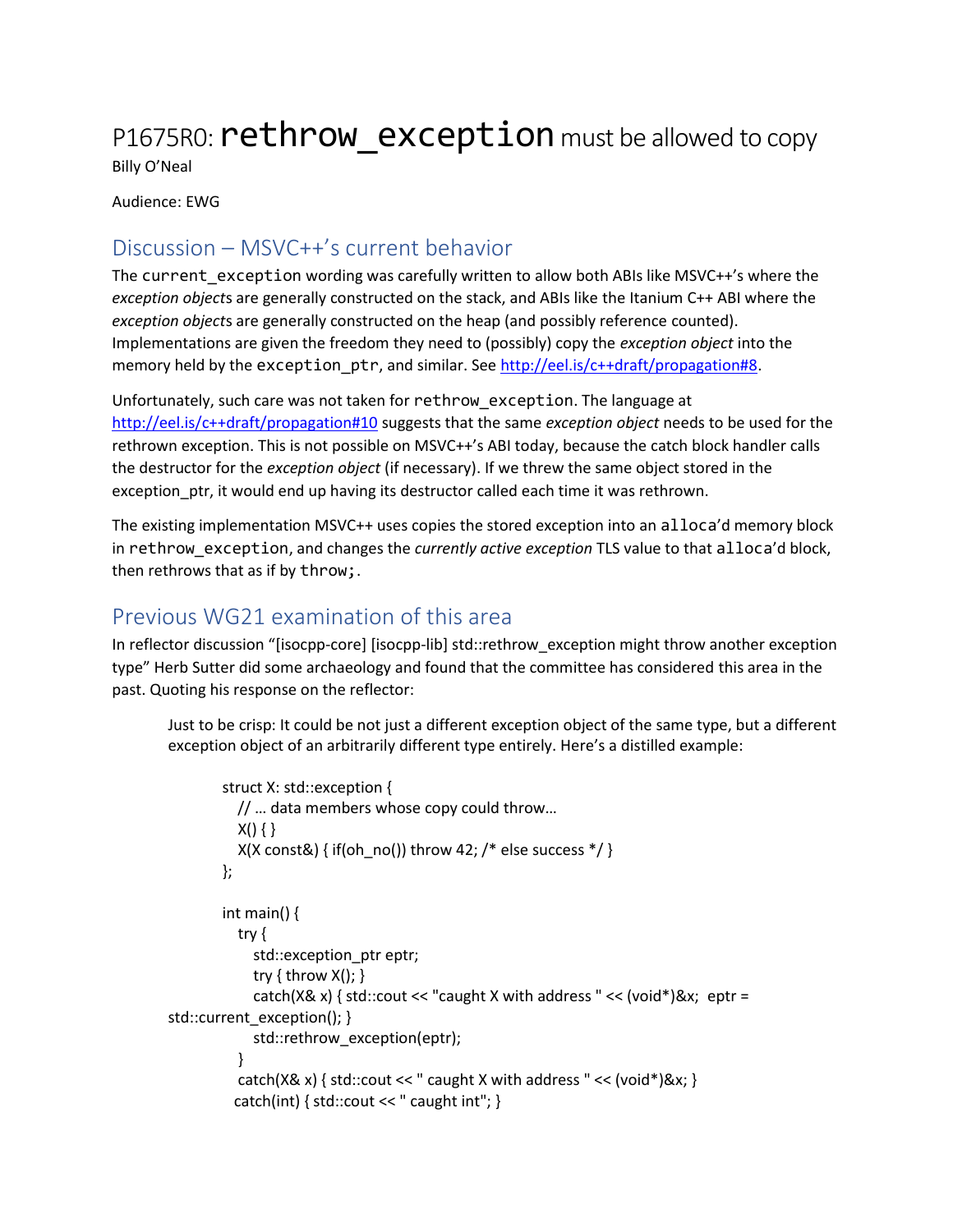}

I think what Billy is saying is that all of the following results need to be possible:

a) "caught X with address XYZZY caught X with address XYZZY"

b) "caught X with address XYZZY caught X with address PLUGH"

c) "caught X with address XYZZY caught int"

... because on Windows it is impossible to do (a), an implementation can do only (b) or (c) (and can't guarantee (b) because the copy can throw, so also (c)). Correct?

---

It appears (b) was considered and rejected, and (c) was never considered.

Archaeology:

In Toronto (2007-07), N2179 was adopted. It says what the standard says now, to rethrow the same exception.

The Core wiki notes at that meeting mention only one issue (related to whether exception\_ptr can be null), "Otherwise no issues found." So this was not discussed as an issue for implementations.

In Oxford (2007-04), the LWG wiki notes says only that N2179 was discussed and "has strong support" (but no details).

The predecessor paper was N2107.

In Portland (2006-10), the EWG wiki notes say N2107 presented on Monday (no details, but presumably went against Option 1 (see next) because we never saw it mentioned again), and the Concurrency wiki notes say it was discussed on Friday (but no details).

In N2107, the only mention of a copy is in Option 1 where a copy could happen (but the wording for that option still said "reactivates the currently handled exception" [emphasis added], and Option 2 is that it can't copy at all (which was what Peter wrote up on N2179).

Based on that history, changing this text to allow even outcome (b), a copy, would be a design change that was an option not approved (and appears to have been disapproved) by EWG in 2006. And I can't find any suggestion anywhere that you could end up with outcome (c), a totally different exception type. Allowing either (b) or (c) changes the design of the feature as approved by EWG (and Concurrency, LWG, Core) and affect how we teach users to use it.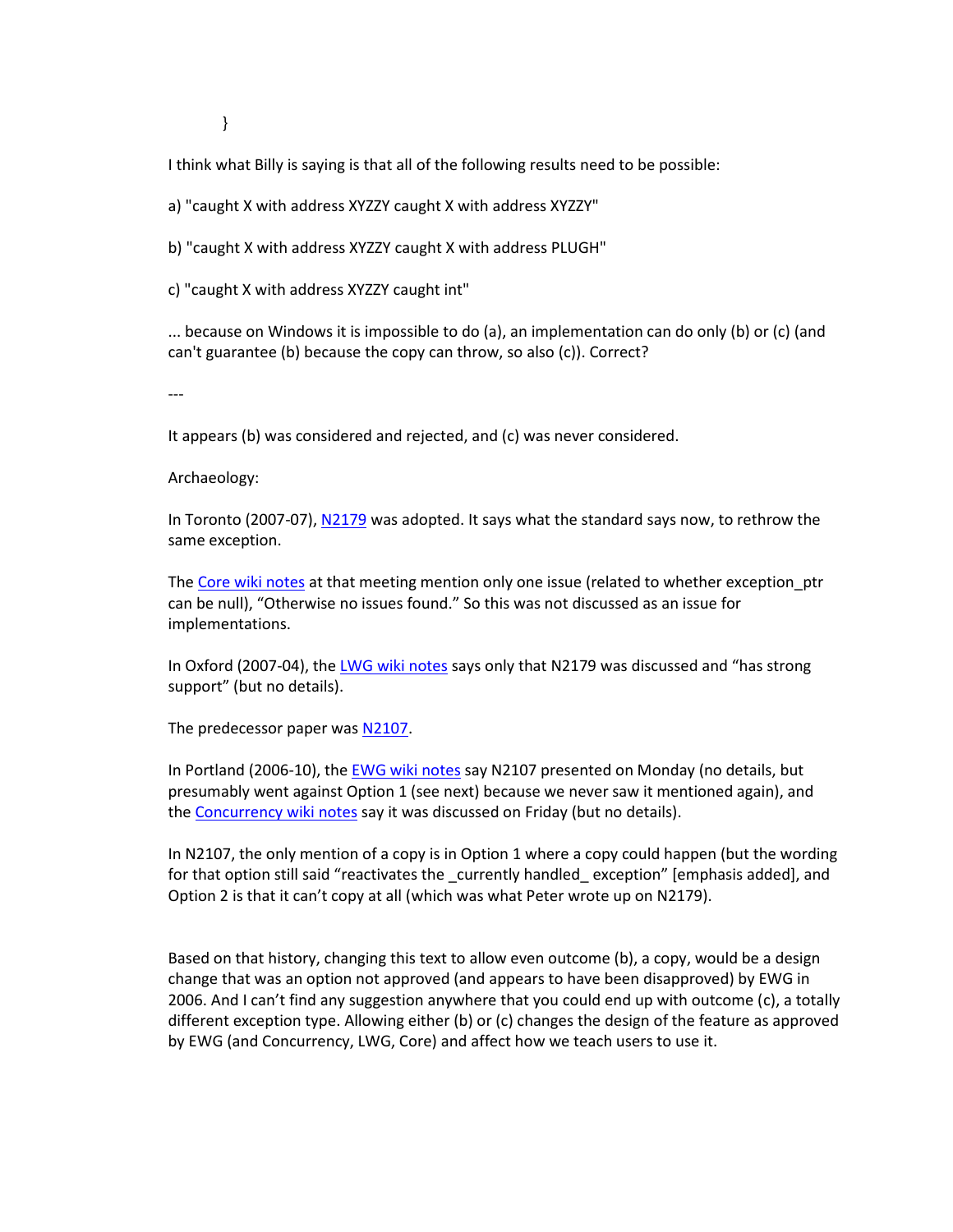Additionally Ville Voutilainen points out that there appears to have been an NB comment against C++11 arguing to force implementations to make a separate copy, tracked as LWG 1369 (discussion).

That previous consideration and rejection is different than proposed here. Then, the discussion was whether to force the Itanium-like ABIs to make a separate copy, not proposed here. This proposes only the minimum change necessary to make MSVC++'s ABI function (and presumably other ABIs where the rethrow *exception object*s must be distinct).

## Unclear that the current wording reflects the original intent

Peter Dimov, the author of N2179 which appears to be the source of the current wording, also reported:

> ... and Option 2 is that it can't copy at all (which was what Peter wrote > up on N2179).

To clarify, this is not quite what I wrote, or at least not what I intended to write. N2179 is a bit light on specification, but that's because it wasn't clear, at the time it was written, whether a tightened version would be implementable. Still,

Throws: the exception to which p refers.

is intended to mean that `rethrow\_exception` throws as-if

throw \*p;

where `p` refers to the original exception or a copy of the original exception, as captured by `current\_exception`.

That is, a copy is allowed, and if the copy throws, the behavior is intended to match that of `throw x` when the copy constructor of `x`, if not elided, throws.

Throwing the exact same object, down to the same address, was never intended to be required; you can call `rethrow\_exception` more than once, so throwing a copy creates fewer problems, on net.

Moreover, even the current standards text seems to acknowledge that a copy might be made here. In http://eel.is/c++draft/propagation#7 the text says (emphasis mine):

[ Note: **If rethrow\_exception rethrows the same exception object (rather than a copy),** concurrent access to that rethrown exception object may introduce a data race. Changes in the number of exception ptr objects that refer to a particular exception do not introduce a data race. — end note ]

## Proposed Resolution

This wording is relative to N4810. Change [propagation]/9-10 as indicated: